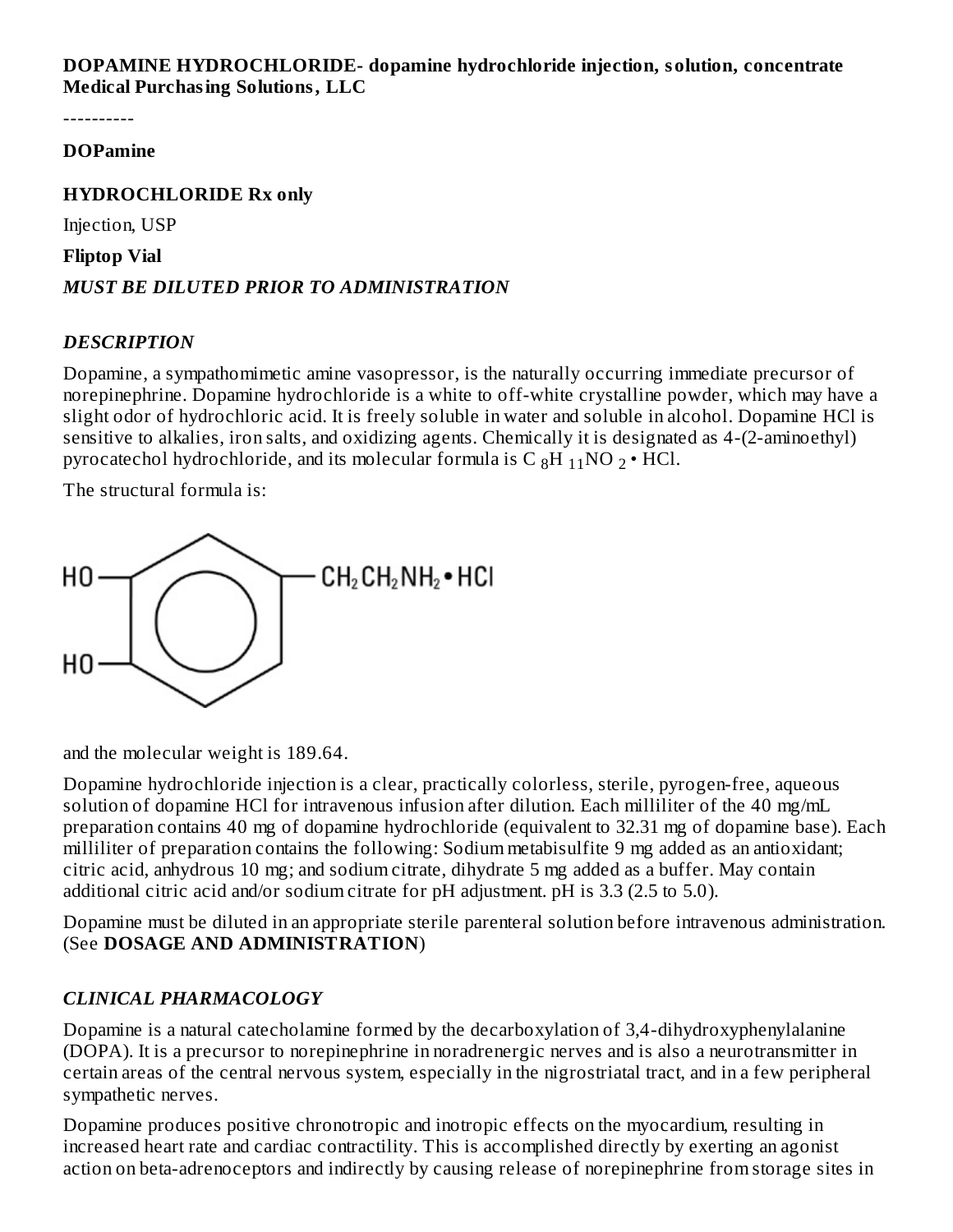sympathetic nerve endings.

Dopamine's onset of action occurs within five minutes of intravenous administration, and with dopamine's plasma half-life of about two minutes, the duration of action is less than ten minutes. However, if monoamine oxidase (MAO) inhibitors are present, the duration may increase to one hour. The drug is widely distributed in the body but does not cross the blood-brain barrier to a significant extent. Dopamine is metabolized in the liver, kidney, and plasma by MAO and catechol-Omethyltransferase to the inactive compounds homovanillic acid (HVA) and 3,4-dihydroxyphenylacetic acid. About 25% of the dose is taken up into specialized neurosecretory vesicles (the adrenergic nerve terminals), where it is hydroxylated to form norepinephrine. It has been reported that about 80% of the drug is excreted in the urine within 24 hours, primarily as HVA and its sulfate and glucuronide conjugates and as 3,4-dihydroxyphenylacetic acid. A very small portion is excreted unchanged.

The predominant effects of dopamine are dose-related, although it should be noted that actual response of an individual patient will largely depend on the clinical status of the patient at the time the drug is administered. At low rates of infusion  $(0.5 - 2 \text{ mcg/kg/min})$  dopamine causes vasodilation that is presumed to be due to a specific agonist action on dopamine receptors (distinct from alpha- and betaadrenoceptors) in the renal, mesenteric, coronary, and intracerebral vascular beds. At these dopamine receptors, haloperidol is an antagonist. The vasodilation in these vascular beds is accompanied by increased glomerular filtration rate, renal blood flow, sodium excretion, and urine flow. Hypotension sometimes occurs. An increase in urinary output produced by dopamine is usually not associated with a decrease in osmolality of the urine.

At intermediate rates of infusion  $(2 - 10 \text{ mcg/kg/min})$  dopamine acts to stimulate the beta  $_1$ adrenoceptors, resulting in improved myocardial contractility, increased SA rate and enhanced impulse conduction in the heart. There is little, if any, stimulation of the beta  $_2$ -adrenoceptors (peripheral vasodilation). Dopamine causes less increase in myocardial oxygen consumption than isoproterenol, and its use is not usually associated with a tachyarrhythmia. Clinical studies indicate that it usually increases systolic and pulse pressure with either no effect or a slight increase in diastolic pressure. Blood flow to the peripheral vascular beds may decrease while mesenteric flow increases due to increased cardiac output. Total peripheral resistance (alpha effects) at low and intermediate doses is usually unchanged.

At higher rates of infusion  $(10 - 20 \text{ mcg/kg/min})$  there is some effect on alpha-adrenoceptors, with consequent vasoconstrictor effects and a rise in blood pressure. The vasoconstrictor effects are first seen in the skeletal muscle vascular beds, but with increasing doses, they are also evident in the renal and mesenteric vessels. At very high rates of infusion (above 20 mcg/kg/min), stimulation of alphaadrenoceptors predominates and vasoconstriction may compromise the circulation of the limbs and override the dopaminergic effects of dopamine, reversing renal dilation and naturesis.

## *INDICATIONS AND USAGE*

Dopamine HCl is indicated for the correction of hemodynamic imbalances present in the shock syndrome due to myocardial infarction, trauma, endotoxic septicemia, open-heart surgery, renal failure, and chronic cardiac decompensation as in congestive failure.

Patients most likely to respond adequately to dopamine HCl are those in whom physiological parameters, such as urine flow, myocardial function, and blood pressure, have not undergone profound deterioration. Multiclinic trials indicate that the shorter the time interval between onset of signs and symptoms and initiation of therapy with blood volume correction and dopamine HCl, the better the prognosis. Where appropriate, blood volume restoration with a suitable plasma expander or whole blood should be accomplished prior to administration of dopamine HCl.

*Poor Perfusion of Vital Organs* – Urine flow appears to be one of the better diagnostic signs by which adequacy of vital organ perfusion can be monitored. Nevertheless, the physician should also observe the patient for signs of reversal of confusion or reversal of comatose condition. Loss of pallor, increase in toe temperature, and/or adequacy of nail bed capillary filling may also be used as indices of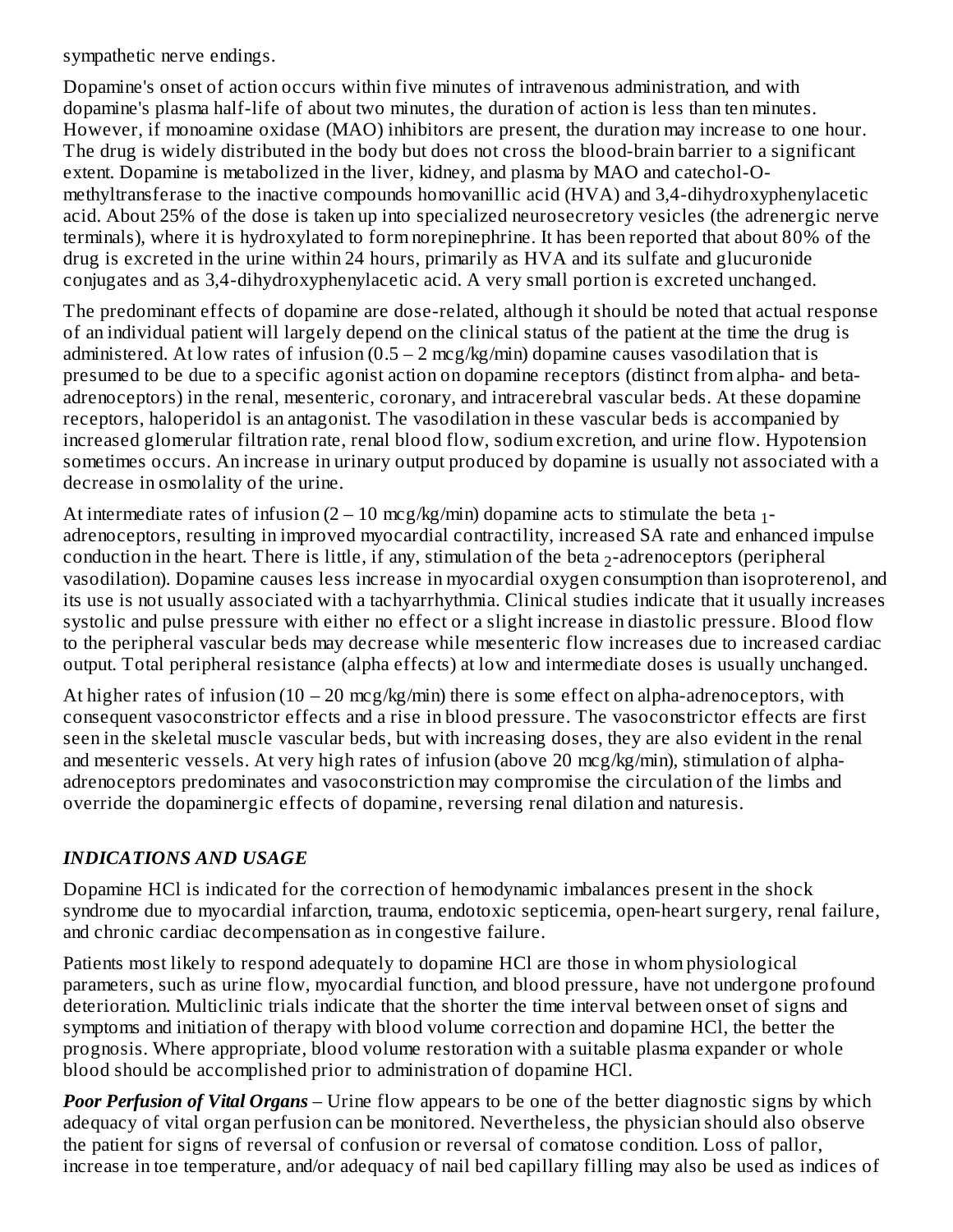adequate dosage. Clinical studies have shown that when dopamine HCl is administered before urine flow has diminished to levels of approximately 0.3 mL/minute, prognosis is more favorable. Nevertheless, in a number of oliguric or anuric patients, administration of dopamine HCl has resulted in an increase in urine flow, which in some cases reached normal levels. Dopamine HCl may also increase urine flow in patients whose output is within normal limits and thus may be of value in reducing the degree of pre-existing fluid accumulation. It should be noted that at doses above those optimal for the individual patient, urine flow may decrease, necessitating reduction of dosage.

*Low Cardiac Output* – Increased cardiac output is related to dopamine's direct inotropic effect on the myocardium. Increased cardiac output at low or moderate doses appears to be related to a favorable prognosis. Increase in cardiac output has been associated with either static or decreased systemic vascular resistance (SVR). Static or decreased SVR associated with low or moderate movements in cardiac output is believed to be a reflection of differential effects on specific vascular beds with increased resistance in peripheral beds (e.g., femoral) and concomitant decreases in mesenteric and renal vascular beds.

Redistribution of blood flow parallels these changes so that an increase in cardiac output is accompanied by an increase in mesenteric and renal blood flow. In many instances the renal fraction of the total cardiac output has been found to increase. Increase in cardiac output produced by dopamine is not associated with substantial decreases in systemic vascular resistance as may occur with isoproterenol.

*Hypotension* – Hypotension due to inadequate cardiac output can be managed by administration of low to moderate doses of dopamine HCl which have little effect on SVR. At high therapeutic doses, dopamine's alpha-adrenergic activity becomes more prominent and thus may correct hypotension due to diminished SVR. As in the case of other circulatory decompensation states, prognosis is better in patients whose blood pressure and urine flow have not undergone profound deterioration. Therefore, it is suggested that the physician administer dopamine HCl as soon as a definite trend toward decreased systolic and diastolic pressure becomes evident.

## *CONTRAINDICATIONS*

Dopamine HCl should not be used in patients with pheochromocytoma.

Dopamine HCl should not be administered to patients with uncorrected tachyarrhythmias or ventricular fibrillation.

### *WARNINGS*

Contains sodium metabisulfite, a sulfite that may cause allergic-type reactions including anaphylactic symptoms and life-threatening or less severe asthmatic episodes in certain susceptible people. The overall prevalence of sulfite sensitivity in the general population is unknown and probably low. Sulfite sensitivity is seen more frequently in asthmatic than in nonasthmatic people.

Do NOT add dopamine HCl to any alkaline diluent solution since the drug is inactivated in alkaline solution.

Patients who have been receiving MAO inhibitors prior to the administration of dopamine HCl will require substantially reduced dosage. See **Drug Interactions** below.

## *PRECAUTIONS*

### **General**

1. *Monitoring* – Careful monitoring of the following indices is necessary during dopamine HCl infusion, as with any adrenergic agent: blood pressure, urine flow, and, when possible, cardiac output and pulmonary wedge pressure.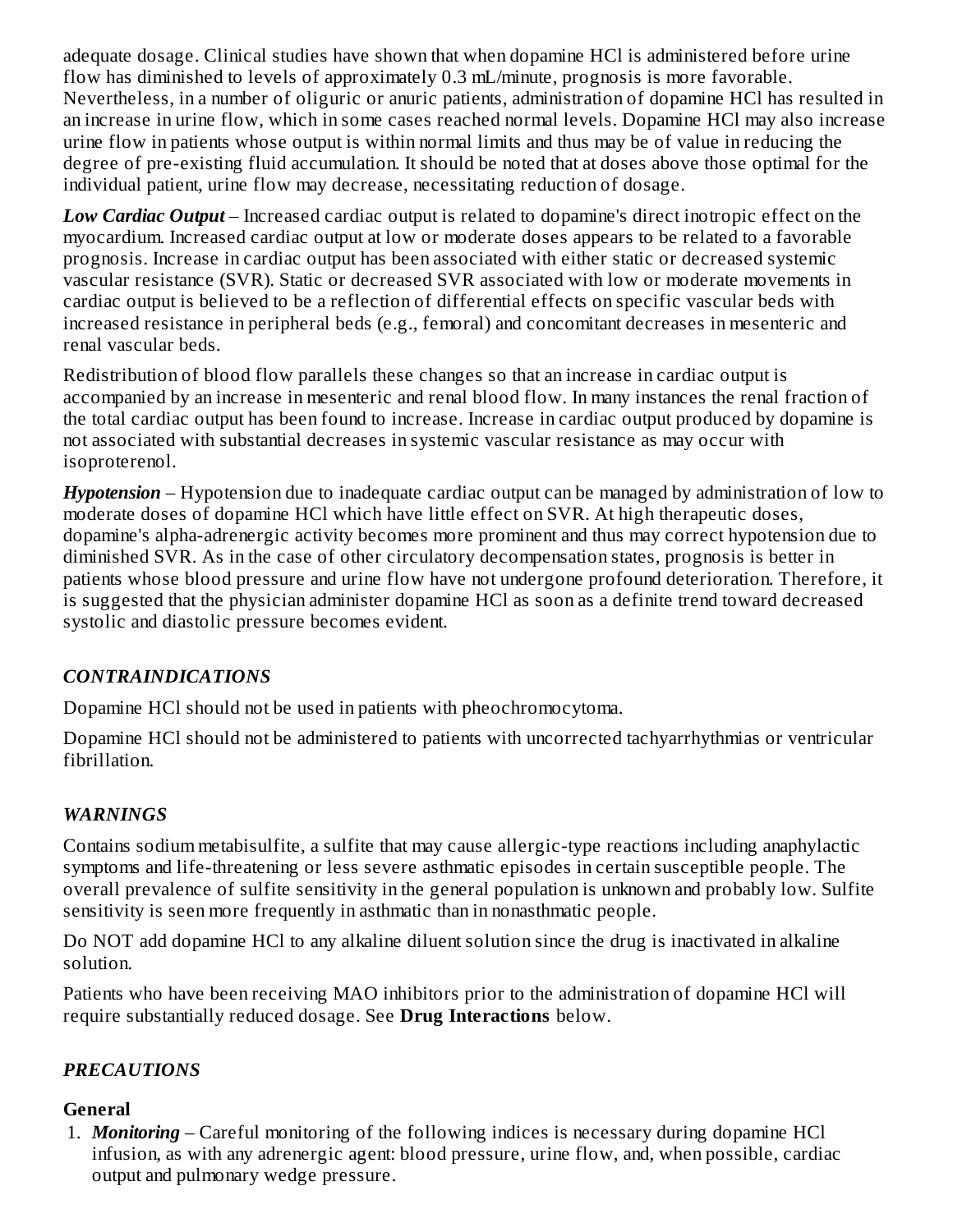- 2. *Hypovolemia* Prior to treatment with dopamine HCl, hypovolemia should be fully corrected, if possible, with either whole blood or plasma as indicated. Monitoring of central venous pressure or left ventricular filling pressure may be helpful in detecting and treating hypovolemia.
- 3. *Hypoxia, Hypercapnia, Acidosis* These conditions, which may also reduce the effectiveness and/or increase the incidence of adverse effects of dopamine, must be identified and corrected prior to, or concurrently with, administration of dopamine HCl.
- 4. *Decreased Pulse Pressure* If a disproportionate increase in diastolic blood pressure and a marked decrease in pulse pressure are observed in patients receiving dopamine HCl, the rate of infusion should be decreased and the patient observed carefully for further evidence of predominant vasoconstrictor activity, unless such effect is desired.
- 5. *Ventricular Arrhythmias* If an increased number of ectopic beats are observed, the dose should be reduced if possible.
- 6. *Hypotension* At lower infusion rates, if hypotension occurs, the infusion rate should be rapidly increased until adequate blood pressure is obtained. If hypotension persists, dopamine HCl should be discontinued and a more potent vasoconstrictor agent such as norepinephrine should be administered.
- 7. *Extravasation* Dopamine HCl should be infused into a large vein whenever possible to prevent the possibility of extravasation into tissue adjacent to the infusion site. Extravasation may cause necrosis and sloughing of surrounding tissue. Large veins of the antecubital fossa are preferred to veins in the dorsum of the hand or ankle. Less suitable infusion sites should be used only if the patient's condition requires immediate attention. The physician should switch to more suitable sites as rapidly as possible. The infusion site should be continuously monitored for free flow.
- 8. *Occlusive Vascular Disease* Patients with a history of occlusive vascular disease (for example, atherosclerosis, arterial embolism, Raynaud's disease, cold injury, diabetic endarteritis, and Buerger's disease) should be closely monitored for any changes in color or temperature of the skin in the extremities. If a change in skin color or temperature occurs and is thought to be the result of compromised circulation in the extremities, the benefits of continued dopamine HCl infusion should be weighed against the risk of possible necrosis. This condition may be reversed by either decreasing the rate or discontinuing the infusion.

## 1. **IMPORTANT**

- 2. *Antidote for Peripheral Ischemia:* **To prevent sloughing and necrosis in is chemic areas, the area should be infiltrated as soon as possible with 10 to 15 mL of saline solution containing from 5 to 10 mg of phentolamine mesylate, an adrenergic blocking agent. A syringe with a fine hypodermic needle should be us ed, and the solution liberally infiltrated throughout the is chemic area. Sympathetic blockade with phentolamine caus es immediate and conspicuous local hyperemic changes if the area is infiltrated within 12 hours. Therefore, phentolamine should be given as soon as possible after the extravasation is noted.**
- 1. *Weaning* When discontinuing the infusion, it may be necessary to gradually decrease the dose of dopamine HCl while expanding blood volume with intravenous fluids, since sudden cessation may result in marked hypotension.

### **Drug Interactions**

- 1. Because dopamine is metabolized by monoamine oxidase (MAO), inhibition of this enzyme prolongs and potentiates the effect of dopamine. Patients who have been treated with *MAO inhibitors* within two to three weeks prior to the administration of dopamine HCl should receive initial doses of dopamine HCl no greater than one-tenth (1/10) of the usual dose.
- 2. Concurrent administration of dopamine HCl and *diuretic agents* may produce an additive or potentiating effect on urine flow.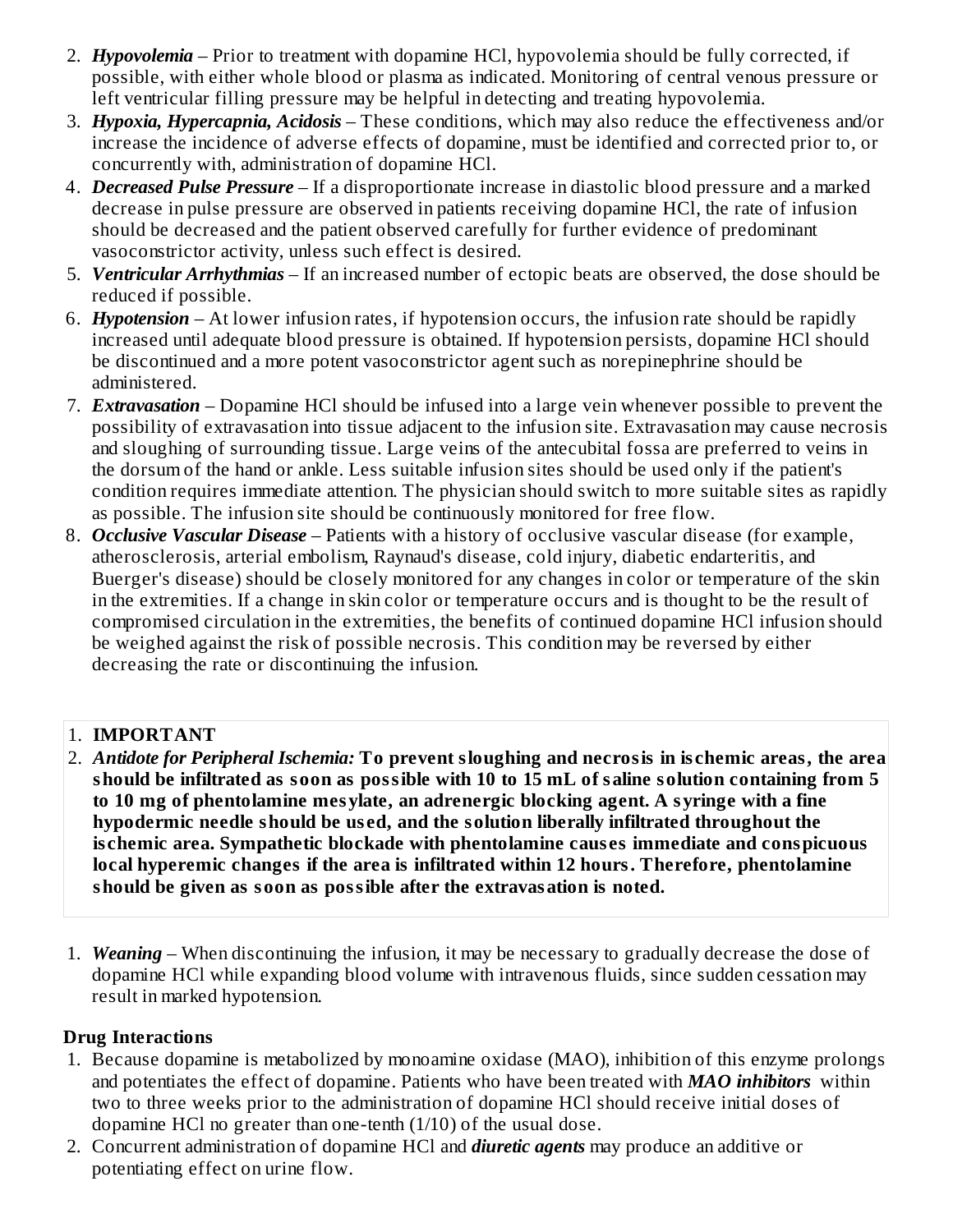- 3. *Tricyclic antidepressants* may potentiate the pressor response to adrenergic agents.
- 4. Cardiac effects of dopamine are antagonized by *beta-adrenergic blocking agents*, such as propranolol and metoprolol. The peripheral vasoconstriction caused by high doses of dopamine HCl is antagonized by *alpha-adrenergic blocking agents*. Dopamine-induced renal and mesenteric vasodilation is not antagonized by either alpha- or beta-adrenergic blocking agents.
- 5. *Haloperidol* appears to have strong central antidopaminergic properties. Haloperidol and haloperidol-like drugs suppress the dopaminergic renal and mesenteric vasodilation induced at low rates of dopamine infusion.
- 6. *Cyclopropane or halogenated hydrocarbon anesthetics* increase cardiac autonomic irritability and may sensitize the myocardium to the action of certain intravenously administered catecholamines, such as dopamine. This interaction appears to be related both to pressor activity and to betaadrenergic stimulating properties of these catecholamines and may produce ventricular arrhythmias and hypertension. Therefore, EXTREME CAUTION should be exercised when administering dopamine HCl to patients receiving cyclopropane or halogenated hydrocarbon anesthetics. It has been reported that results of studies in animals indicate that dopamine-induced ventricular arrhythmias during anesthesia can be reversed by propranolol.
- 7. The concomitant use of vasopressors and some *oxytocic drugs* may result in severe persistent hypertension. See **Labor and Delivery** below.
- 8. Administration of *phenytoin* to patients receiving dopamine HCl has been reported to lead to hypotension and bradycardia. It is suggested that in patients receiving dopamine HCl, alternatives to phenytoin should be used if anticonvulsant therapy is needed.

**Pregnancy: Teratogenic Effects:** Animal studies have revealed no evidence of teratogenic effects due to dopamine. However, in one study, administration of dopamine HCl to pregnant rats resulted in a decreased survival rate of the newborn and a potential for cataract formation in the survivors. There are no adequate and well-controlled studies in pregnant women and it is not known if dopamine crosses the placental barrier. Because animal reproduction studies are not always predictive of human response, this drug should be used during pregnancy only if, in the judgment of the physician, the potential benefit justifies the potential risk to the fetus.

## **Labor and Delivery**

In obstetrics, if vasopressor drugs are used to correct hypotension or are added to a local anesthetic solution, some oxytocic drugs may cause severe persistent hypertension and may even cause rupture of a cerebral blood vessel to occur during the postpartum period.

## **Nursing Mothers**

It is not known whether this drug is excreted in human milk. Because many drugs are excreted in human milk, caution should be exercised when dopamine HCl is administered to a nursing woman.

## **Pediatric Us e**

Safety and effectiveness in children have not been established. Dopamine HCl has been used in a limited number of pediatric patients, but such use has been inadequate to fully define proper dosage and limitations for use.

### *ADVERSE REACTIONS*

The following adverse reactions have been observed, but there are not enough data to support an estimate of their frequency.

### **Cardiovas cular System:**

ventricular arrhythmia atrial fibrillation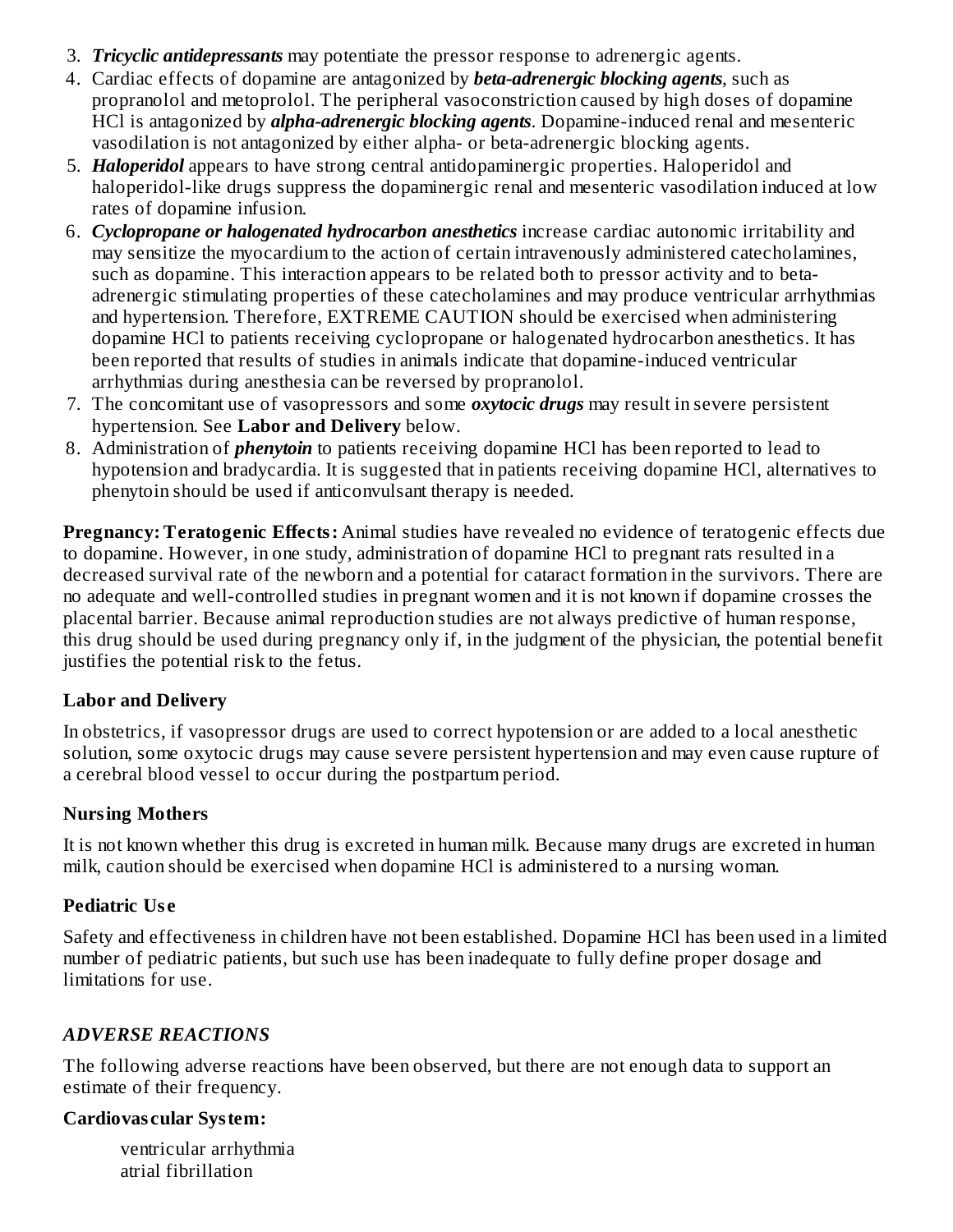ectopic beats tachycardia anginal pain palpitation cardiac conduction abnormalities widened QRS complex bradycardia hypotension hypertension vasoconstriction

#### **Respiratory System:**

dyspnea

#### **Gastrointestinal System:**

nausea vomiting

#### **Metabolic/Nutritional System:**

azotemia

#### **Central Nervous System:**

headache anxiety

#### **Dermatological System:**

piloerection

#### **Other:**

Gangrene of the extremities has occurred when high doses were administered for prolonged periods or in patients with occlusive vascular disease receiving low doses of dopamine HCl.

### *OVERDOSAGE*

In the case of accidental overdosage, as evidenced by excessive elevation of blood pressure, reduce rate of administration or temporarily discontinue dopamine HCl until patient's condition stabilizes. Since dopamine's duration of action is quite short, no additional remedial measures are usually necessary. If these measures fail to stabilize the patient's condition, use of the short-acting alpha-adrenergic blocking agent phentolamine should be considered.

#### *DOSAGE AND ADMINISTRATION*

#### **WARNING: This is a potent drug; it must be diluted before administration to the patient.**

Dopamine Hydrochloride Injection, USP is administered (only after dilution) by intravenous infusion.

*Suggested Dilution* – For the 40 mg/mL preparation, transfer by aseptic technique the contents containing either 5 mL, 200 mg or 10 mL, 400 mg of Dopamine Hydrochloride to either a 250 mL or 500 mL bottle of one of the sterile intravenous solutions listed below:

0.9% Sodium Chloride Injection, USP 5% Dextrose Injection, USP 5% Dextrose and 0.9% Sodium Chloride Injection, USP 5% Dextrose and 0.45% Sodium Chloride Injection, USP 5% Dextrose and Lactated Ringer's Injection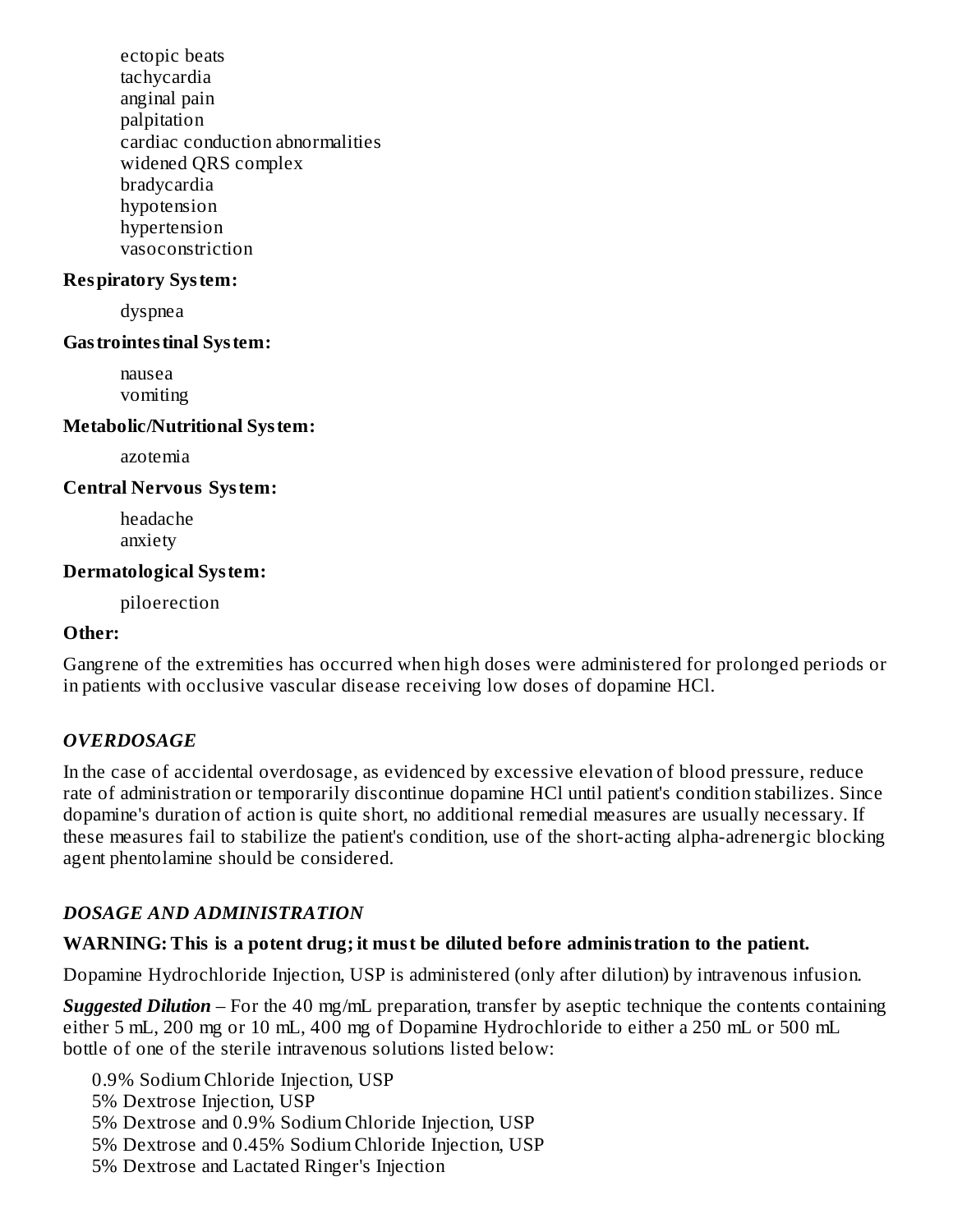The resultant dilutions are summarized in the following chart:

| <b>Concentration of Dopamine</b><br>Hydrochloride  | $40$ mg/mL           |                       |
|----------------------------------------------------|----------------------|-----------------------|
| Volume of Dopamine<br>Hydrochloride Injection, USP | $5 \text{ mL}$       | $10 \text{ mL}$       |
| 250 mL Bottle of I.V. Solution                     | $800 \text{ mcg/mL}$ | $1600 \text{ mcg/mL}$ |
| 500 mL Bottle of I.V. Solution                     | $400 \text{ mcg/mL}$ | $800 \text{ mcg/mL}$  |
| 1000 mL Bottle of I.V. Solution                    | $200 \text{ mcg/mL}$ | $400 \text{ mcg/mL}$  |

Dopamine Hydrochloride Injection, USP has been found to be stable for a minimum of 24 hours after dilution in the foregoing intravenous solutions. However, as with all intravenous admixtures, dilution should be made just prior to administration.

Do NOT add Dopamine Hydrochloride to Sodium Bicarbonate Injection, USP or other alkaline intravenous solutions, since the drug is inactivated in alkaline solution.

*Rate of Administration* – Dopamine Hydrochloride Injection, USP after dilution, is administered intravenously by infusion via a suitable intravenous catheter or needle. When administering Dopamine Hydrochloride (or any potent medication) by continuous intravenous infusion, it is advisable to use a precision volume control intravenous set. Each patient must be individually titrated to the desired hemodynamic or renal response to dopamine.

In titrating to the desired increase in systolic blood pressure, the optimum dosage rate for renal response may be exceeded, thus necessitating a reduction in rate after the hemodynamic condition is stabilized.

Administration at rates greater than 50 mcg/kg/min have safely been used in advanced circulatory decompensation states. If unnecessary fluid expansion is of concern, adjustment of drug concentration may be preferred over increasing the flow rate of a less concentrated dilution.

### **Suggested Regimen:**

- 1. When appropriate, increase blood volume with whole blood or plasma until central venous pressure is 10 to 15 cm H  $_2$ O or pulmonary wedge pressure is 14 to 18 mm Hg.
- 2. Begin infusion of diluted solution at doses of 2 5 mcg/kg/min of Dopamine Hydrochloride in patients who are likely to respond to modest increments of heart force and renal perfusion. In more seriously ill patients, begin infusion of diluted solution at doses of 5 mcg/kg/min of Dopamine Hydrochloride and increase gradually using 5 to 10 mcg/kg/min increments up to a rate of 20 to 50 mcg/kg/min as needed. If doses in excess of 50 mcg/kg/min are required, it is advisable to check urine output frequently. Should urinary flow begin to decrease in the absence of hypotension, reduction of dopamine dosage should be considered. Multiclinic trials have shown that more than 50 percent of patients have been satisfactorily maintained on doses less than 20 mcg/kg/min. In patients who do not respond to these doses with adequate arterial pressures or urine flow, additional increments of dopamine may be given in an effort to produce an appropriate arterial pressure and central perfusion.
- 3. Treatment of all patients requires constant evaluation of therapy in terms of blood volume, augmentation of cardiac contractility, and distribution of peripheral perfusion. Dosage of dopamine should be adjusted according to the patient's response, with particular attention to diminution of established urine flow rate, increasing tachycardia or development of new dysrhythmias as indices for decreasing or temporarily suspending the dosage.
- 4. As with all potent intravenously administered drugs, care should be taken to control the rate of administration to avoid inadvertent administration of a bolus of the drug.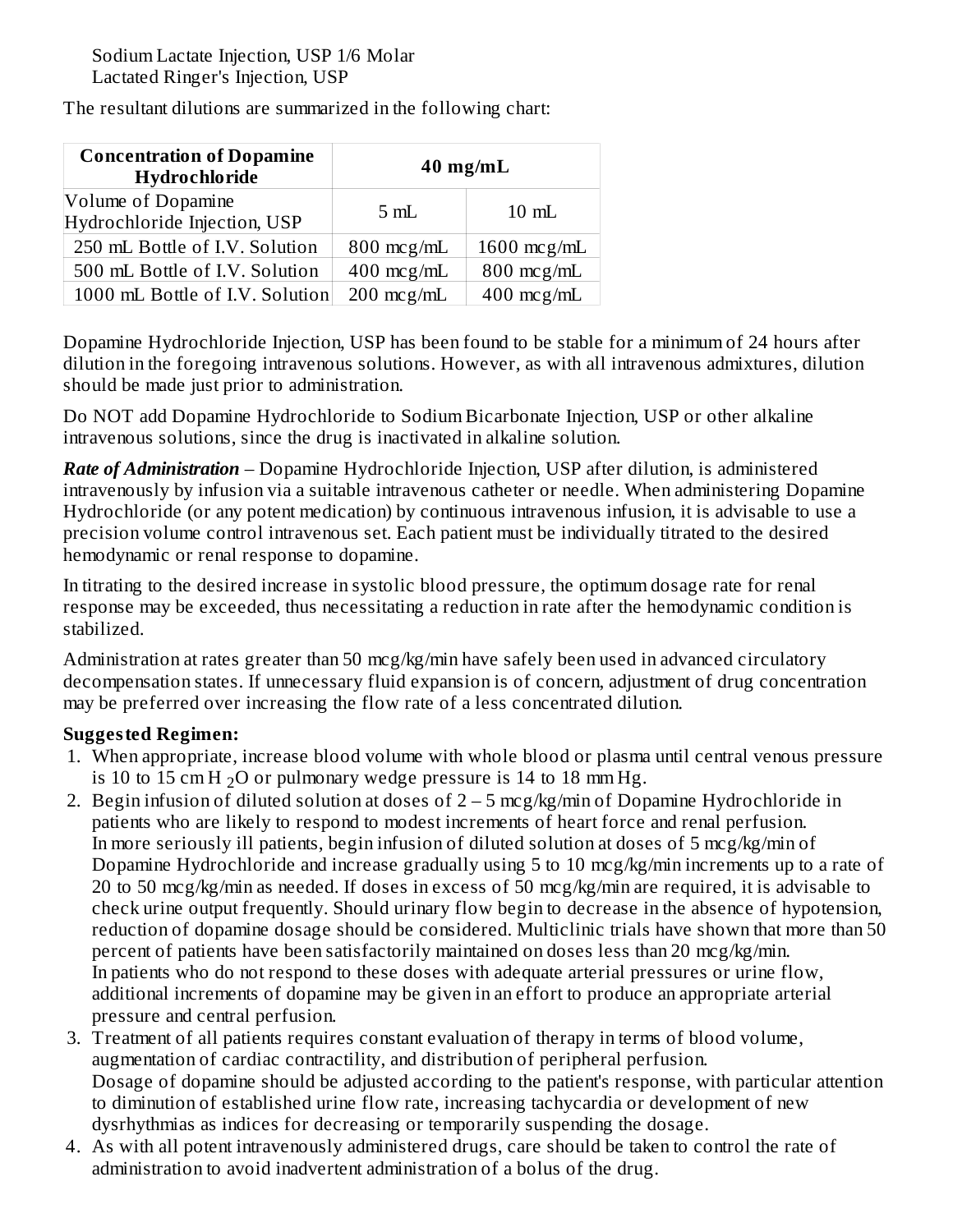Parenteral drug products should be inspected visually for particulate matter and discoloration prior to administration, whenever solution and container permit.

### *HOW SUPPLIED*

Dopamine Hydrochloride Injection, USP is supplied as follows (40 mg/mL):

| Unit of Sale               | <b>Total Strength/Total Volume</b><br>(Concentration) |  |
|----------------------------|-------------------------------------------------------|--|
| NDC 0409-5820-01           | $200 \text{ mg}/5 \text{ mL}$                         |  |
| 25 Fliptop Vials in a Tray | $(40 \text{ mg/mL})$                                  |  |
| NDC 0409-9104-20           | $400 \text{ mg}/10 \text{ mL}$                        |  |
| 25 Fliptop Vials in a Tray | $(40 \text{ mg/mL})$                                  |  |

Avoid contact with alkalies (including sodium bicarbonate), oxidizing agents or iron salts. Do not use the injection if it is darker than slightly yellow or discolored in any other way. Store at 20 to 25°C (68 to 77°F). [See USP Controlled Room Temperature.] Distributed by Hospira, Inc., Lake Forest, IL 60045

USA

LAB-1154-3.0 Revised: 02/2019

## **PRINCIPAL DISPLAY PANEL - VIAL LABEL**

5 mL Single-dose DOPamine HCl Inj., USP 200 mg/5 mL (40 mg/mL) CAUTION: MUST BE DILUTED.

FOR INTRAVENOUS USE.

Rx only

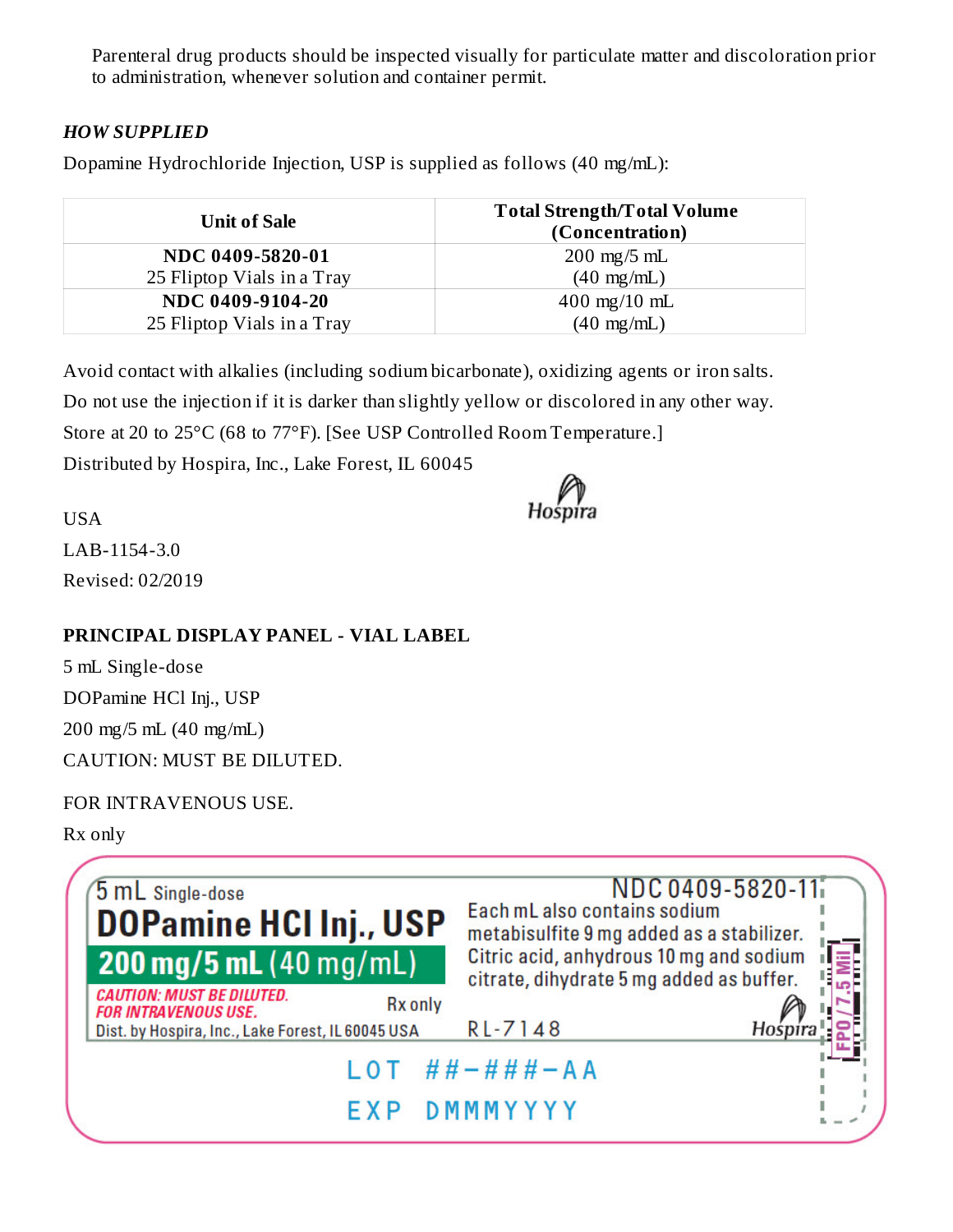### **PRINCIPAL DISPLAY PANEL - OUTER PACKAGE**

1 x 5 mL Single-dose Fliptop Vial

NDC 71872-7066-1

DOPamine Hydrochloride Inj., USP

200 mg/5 mL (40 mg/mL)

CAUTION:

MUST BE DILUTED.

Rx only





DOPamine Hydrochloride Inj., USP 200 mg/5 mL (40 mg/mL) 5 mL Single-dose Fliptop Vial Exp: XX/XXXX Qtv: 1 vial Lot# XXXX

CAUTION: MUST BE DILUTED.

Each mL contains dopamine hydrochloride, 40mg; sodium metabisulfite, 9mg added as a stabilizer. Citric acid, anydrous 10 mg and sodium citrate, dihydrate 5 mg added as buffer. May contain citric acid and/or sodium citrate for pH adjustment. pH 3.3 (2.5 to 5.0). Sterile, nonpyrogenic. For intravenous use. Usual dosage: See insert.

Store at 20 to 25°C (68 to 77°F) [See USP Controlled Room Temperature.] USE ASEPTIC TECHNIQUE. Remove cover from fliptop vial and cleanse stopper with antiseptic. Mix thoroughly after dilution. Use only if clear and seal is intact and undamaged. Contains bacteriostat; use promptly; discard unused portion. Do not use the injection if it is darker than slightly yellow or

discolored in any other way.<br>Distributed by: Hospira, Inc., Lake Forest, IL 60045 USA Manufacturer NDC: 00409-5820-01

MADE IN GERMANY

Repackaged

& Distributed By:

Madical Purchasing Solutions Scottsdale, AZ 85260 www.medicalpurchasingsolutions.com

# **DOPAMINE HYDROCHLORIDE**

dopamine hydrochloride injection, solution, concentrate

| <b>Product Information</b>                                                  |                         |                                                  |                          |                      |                      |
|-----------------------------------------------------------------------------|-------------------------|--------------------------------------------------|--------------------------|----------------------|----------------------|
| <b>Product Type</b>                                                         | HUMAN PRESCRIPTION DRUG | Item Code (Source) NDC:71872-7066(NDC:0409-5820) |                          |                      |                      |
| <b>Route of Administration</b>                                              | <b>INTRAVENOUS</b>      |                                                  |                          |                      |                      |
|                                                                             |                         |                                                  |                          |                      |                      |
| <b>Active Ingredient/Active Moiety</b>                                      |                         |                                                  |                          |                      |                      |
| <b>Ingredient Name</b>                                                      |                         |                                                  | <b>Basis of Strength</b> |                      | Strength             |
| DOPAMINE HYDROCHLORIDE (UNII: 7L3E358N9L) (DOPAMINE -<br>UNII: VTD58 H1Z2X) |                         |                                                  | <b>DOPAMINE</b>          | <b>HYDROCHLORIDE</b> | $40$ mg<br>in $1 mL$ |
|                                                                             |                         |                                                  |                          |                      |                      |
| <b>Inactive Ingredients</b>                                                 |                         |                                                  |                          |                      |                      |
|                                                                             | <b>Ingredient Name</b>  |                                                  |                          |                      | Strength             |